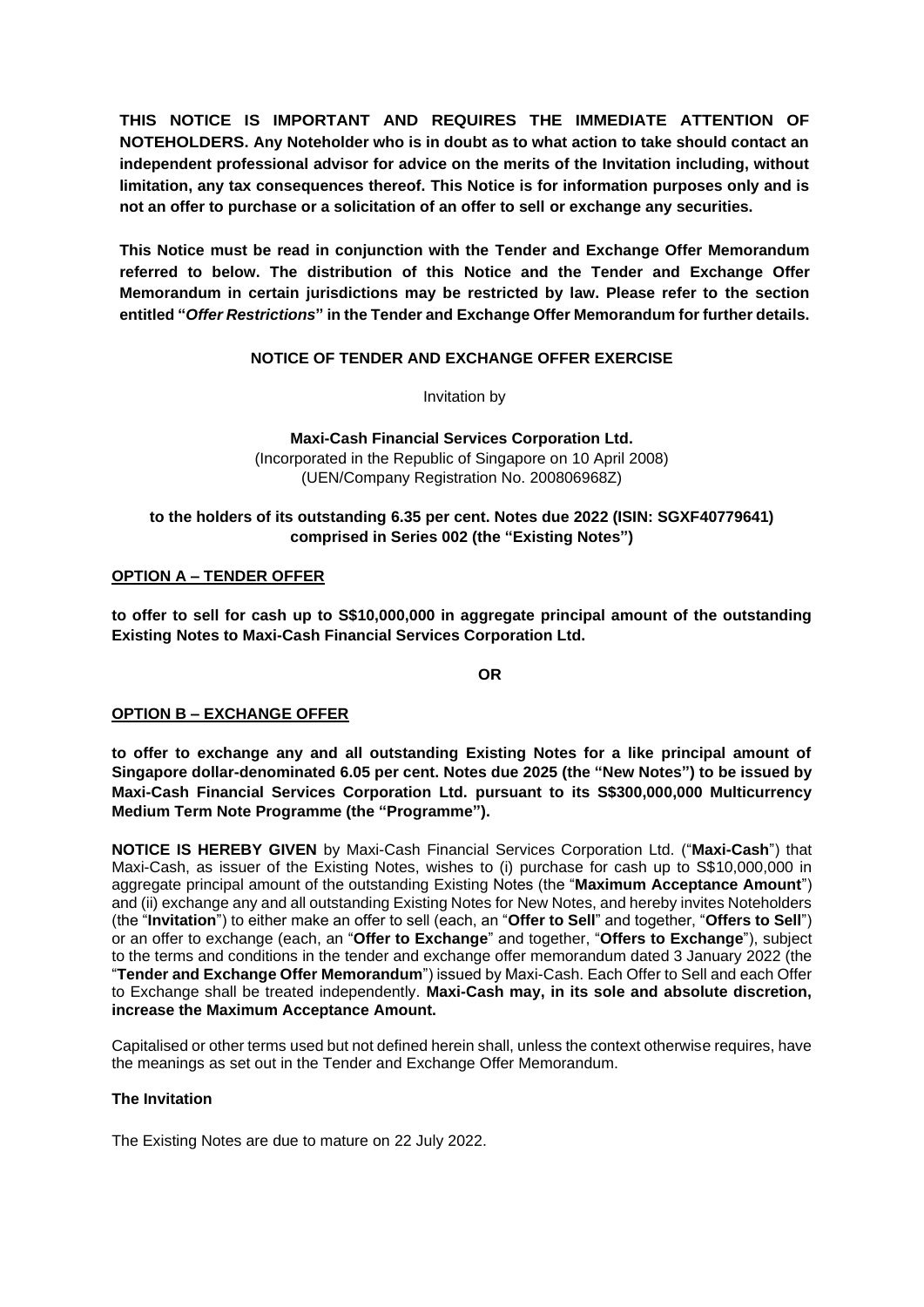Given the impending redemption of the Existing Notes and as part of the Group's ongoing capital management strategy to proactively manage its debt position, reduce negative carry and optimise the Group's capital structure, Maxi-Cash would like to purchase up to the Maximum Acceptance Amount of the outstanding Existing Notes prior to its maturity date, via the Invitation. The Invitation will also provide an opportunity for Noteholders to sell their Existing Notes for cash to Maxi-Cash.

Additionally, given the impending redemption of the Existing Notes, Maxi-Cash has received interest from some Noteholders (including directors and/or controlling shareholders of Maxi-Cash and/or their associates and/or entities and/or persons related to or procured by them) who would like to extend their bond investment and remain invested in the Group. Hence, on the back of such investor interest, Maxi-Cash invites all Noteholders (subject to the offer restrictions contained in the Tender and Exchange Offer Memorandum) to exchange their Existing Notes for New Notes pursuant to the Invitation. The issue of the New Notes pursuant to the Exchange Offer would also allow Maxi-Cash to extend its debt maturity profile ahead of the maturity of the Existing Notes and remain well-capitalised for the next few years.

Certain directors and/or controlling shareholders of Maxi-Cash and/or their associates hold more than five per cent. of the outstanding Existing Notes (excluding the outstanding Existing Notes which are held by Maxi-Cash and its subsidiaries). In support of the Invitation, certain of these directors and/or controlling shareholders of Maxi-Cash and/or their associates intend to participate in the Exchange Offer.

|                                 | <b>Issuer</b>                                             | <b>Maturity</b><br>Date | <b>Interest Rate</b>                                                  | Aggregate<br>principal<br>amount<br>outstanding                                                                                      | <b>Amount of Existing</b><br>Notes subject to<br><b>Tender Offer</b>                                                    | <b>Purchase Consideration</b>                                                                                                                                                                                                           |
|---------------------------------|-----------------------------------------------------------|-------------------------|-----------------------------------------------------------------------|--------------------------------------------------------------------------------------------------------------------------------------|-------------------------------------------------------------------------------------------------------------------------|-----------------------------------------------------------------------------------------------------------------------------------------------------------------------------------------------------------------------------------------|
| <b>Existing</b><br><b>Notes</b> | Maxi-Cash<br>Financial<br>Services<br>Corporation<br>Ltd. | 22 July 2022            | 6.35 per cent.<br>per annum<br>payable semi-<br>annually in<br>arrear | S\$50,000,000<br>Maxi-Cash and<br>its subsidiaries<br>hold<br>S\$4,750,000 in<br>principal amount<br>of the Existing<br><b>Notes</b> | S\$10,000,000<br>Maxi-Cash may, in its<br>sole and absolute<br>discretion, increase the<br>Maximum Acceptance<br>Amount | <b>Purchase Consideration</b><br>comprising:<br>(i) 100 per cent. of the principal<br>amount of the Existing Notes (i.e.<br>Tender Price); and<br>(ii) Accrued Interest (as defined in<br>the Tender and Exchange Offer<br>Memorandum). |

# **Option A - Tender Offer**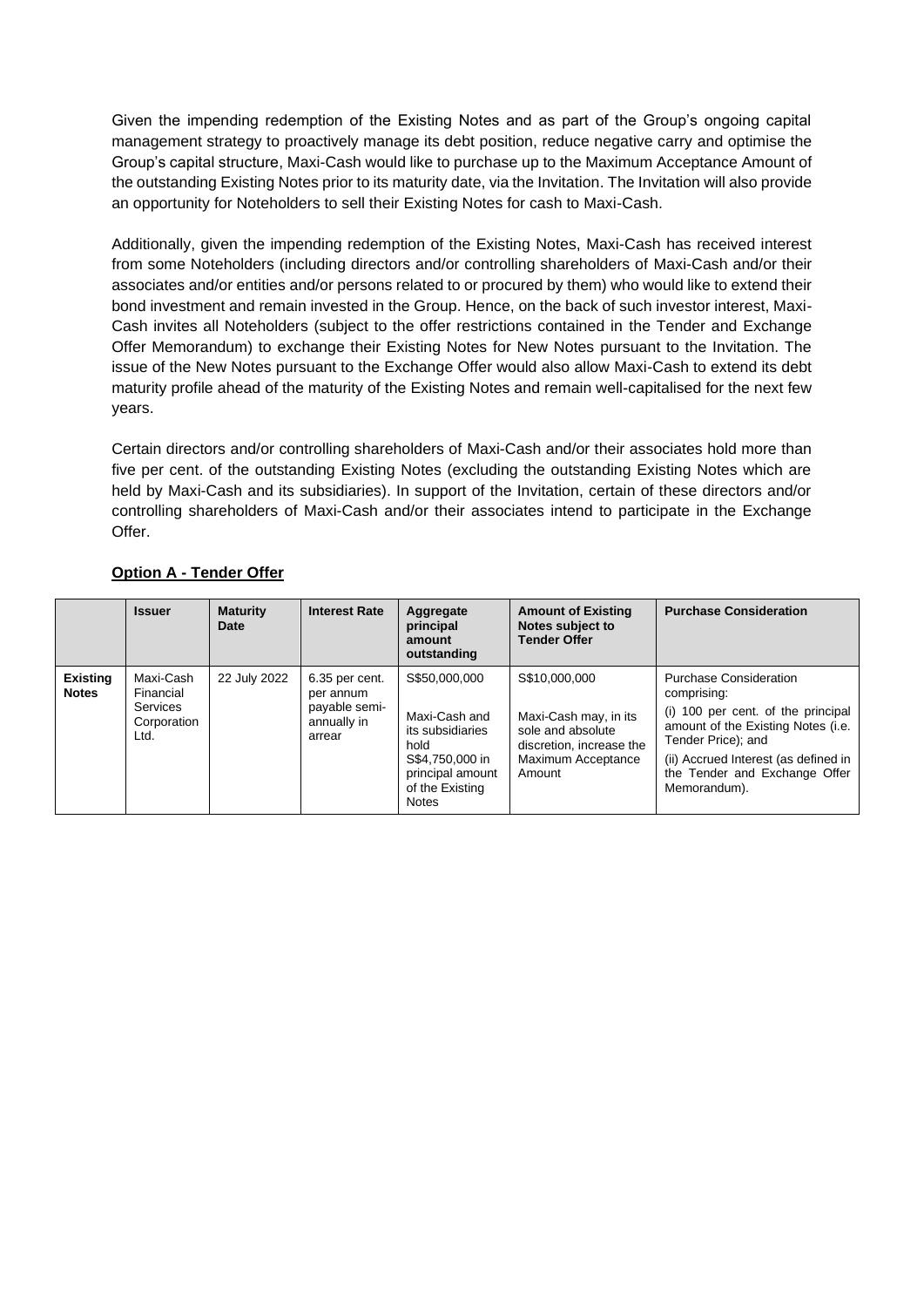## **Option B - Exchange Offer**

|                                                                                                  | <b>Issuer</b>                                             | <b>Maturity</b><br>Date                          | <b>Interest</b><br>Rate                                                     | Aggregate principal<br>amount outstanding                                                                                      | Amount of<br><b>Existing Notes</b><br>subject to<br><b>Exchange</b><br>Offer | <b>Exchange Consideration per</b><br>S\$250,000 in principal amount<br>of Existing Notes offered for<br>exchange                                                                                                                                                                                                        |
|--------------------------------------------------------------------------------------------------|-----------------------------------------------------------|--------------------------------------------------|-----------------------------------------------------------------------------|--------------------------------------------------------------------------------------------------------------------------------|------------------------------------------------------------------------------|-------------------------------------------------------------------------------------------------------------------------------------------------------------------------------------------------------------------------------------------------------------------------------------------------------------------------|
| <b>Existing</b><br><b>Notes</b>                                                                  | Maxi-Cash<br>Financial<br>Services<br>Corporation<br>Ltd. | 22 July 2022                                     | 6.35 per<br>cent. per<br>annum<br>payable<br>semi-<br>annually in<br>arrear | S\$50,000,000<br>Maxi-Cash and its<br>subsidiaries hold<br>S\$4,750,000 in principal<br>amount of the Existing<br><b>Notes</b> | Any and all                                                                  | <b>Exchange Consideration</b><br>comprising:<br>(i) principal amount of S\$250,000 of<br>New Notes:<br>(ii) an amount in cash equal to 0.25<br>per cent. of the principal amount of<br>the relevant Exchange Offered<br>Notes (representing the Exchange<br>Fee payable to Noteholders); and<br>(iii) Accrued Interest. |
|                                                                                                  |                                                           | <b>Issuer</b>                                    |                                                                             | <b>Issue Date</b>                                                                                                              | <b>Maturity Date</b>                                                         | <b>Interest Rate</b>                                                                                                                                                                                                                                                                                                    |
| New Notes to be issued<br>pursuant to the Invitation<br>as part of the Exchange<br>Consideration |                                                           | Maxi-Cash Financial<br>Services Corporation Ltd. |                                                                             | Expected to be 24<br>January 2022                                                                                              | Expected to be<br>24 January<br>2025                                         | 6.05 per cent. per annum payable<br>semi-annually in arrear                                                                                                                                                                                                                                                             |

**Before making any decision in respect of the Invitation, Noteholders should carefully consider all of the information in the Tender and Exchange Offer Memorandum (including the Information Memorandum referred to therein) and, in particular, the section entitled "***Investment Considerations***" in the Information Memorandum and the section entitled "***Risk Factors and Other Considerations***" in the Tender and Exchange Offer Memorandum. Noteholders may access the electronic version of the Information Memorandum which has been appended to the announcement of Maxi-Cash dated 3 January 2022 which is available on the website of the SGX-ST at [www.sgx.com.](file:///C:/Users/hyt/AppData/Local/Microsoft/Windows/INetCache/Content.Outlook/72E0PNRX/www.sgx.com)**

DBS Bank Ltd. has been appointed as the sole dealer manager for the Invitation (the "**Sole Dealer Manager**") and Tricor Barbinder Share Registration Services (a division of Tricor Singapore Pte Ltd) has been appointed as the tender and exchange agent for the Invitation (the "**Tender and Exchange Agent**").

The Invitation will commence at 9:00 a.m. (Singapore time) on 3 January 2022 and will expire at 10:00 a.m. (Singapore time) on 14 January 2022 (the "**Expiration Deadline**") unless the period for the Invitation is extended or earlier terminated. After the Expiration Deadline, a Noteholder will not be able to submit any Offer to Sell or Offer to Exchange.

Subject as provided in the Tender and Exchange Offer Memorandum, Maxi-Cash may, in its sole and absolute discretion, re-open, extend, amend and/or waive any condition of or terminate the Invitation at any time. Details of any such re-opening, extension, amendment and/or waiver or termination will be announced wherever applicable via SGXNet as soon as reasonably practicable after the relevant decision is made.

Noteholders are advised to check with the bank, securities broker, CDP or other intermediary through which they hold their Existing Notes whether such intermediary applies different deadlines for any of the events specified in this Notice or in the Tender and Exchange Offer Memorandum, and then to adhere to such deadlines if such deadlines are prior to the deadlines set out in this Notice or in the Tender and Exchange Offer Memorandum.

To the extent where acceptance by Maxi-Cash of any Tendered Notes will result in Maxi-Cash accepting Offers to Sell in excess of the Maximum Acceptance Amount, Maxi-Cash intends to accept Offers to Sell in respect of some, but not all, of such Tendered Notes which shall have been drawn by ballot by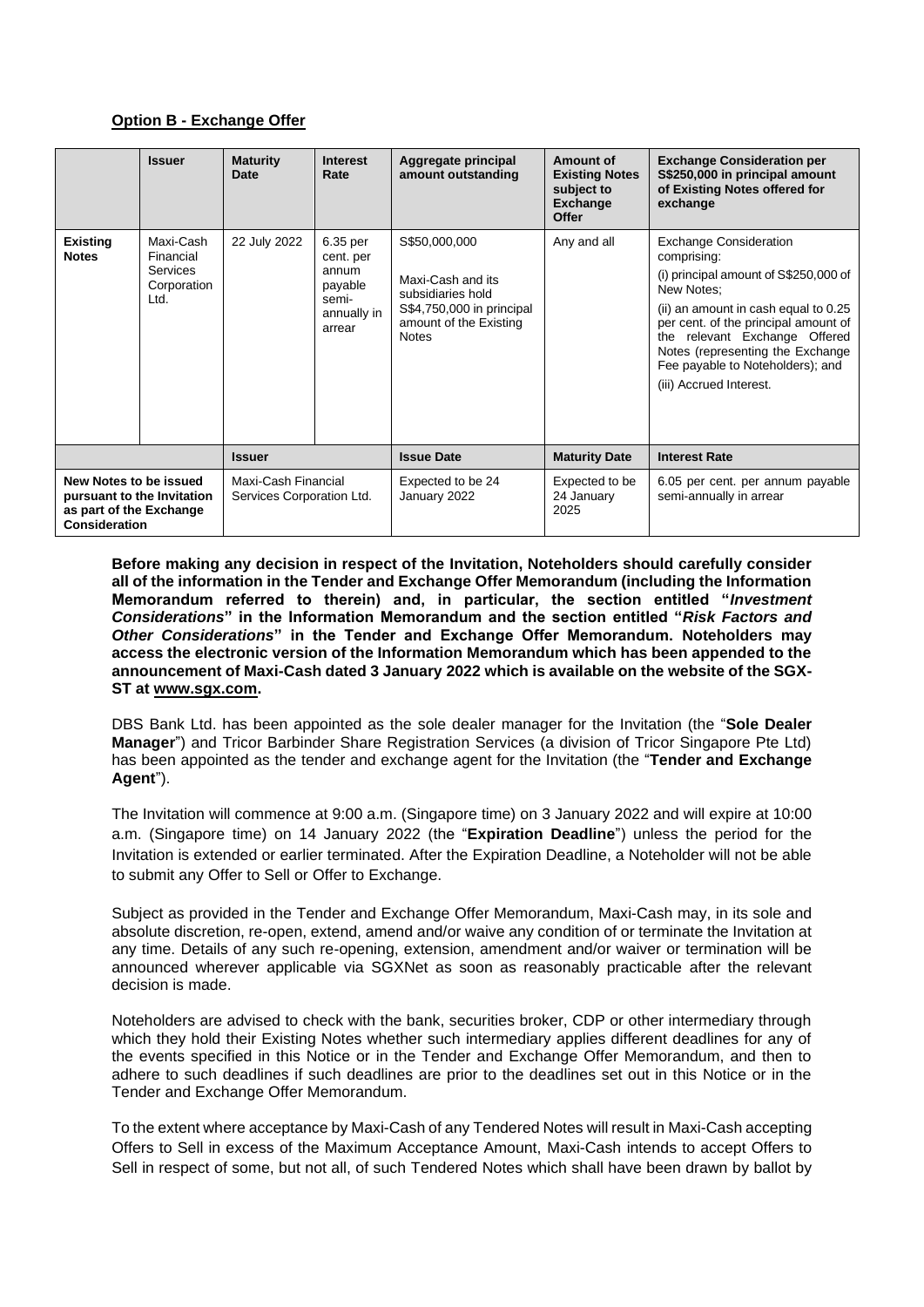the Tender and Exchange Agent on behalf of Maxi-Cash in such manner as Maxi-Cash may in its sole discretion determine, such that the aggregate principal amount of Tendered Notes to be purchased by Maxi-Cash does not exceed the Maximum Acceptance Amount. In an event of a draw by ballot, holders of the Existing Notes should note that to the extent they have offered for sale a principal amount of Existing Notes which, if accepted for purchase by Maxi-Cash, would result in the aggregate principal amount of Final Accepted Tendered Notes exceeding the Maximum Acceptance Amount, they may have none or only some of their Existing Notes accepted for purchase by Maxi-Cash. **Noteholders whose Offers to Sell are not accepted, or who do not participate in the Invitation, will not be eligible to receive the Purchase Consideration and shall continue to hold their Existing Notes subject to their terms and conditions**.

Maxi-Cash will exchange the Exchange Offered Notes accepted for exchange for the Exchange Consideration. **Noteholders whose Offers to Exchange are not accepted, or who do not participate in the Invitation, will not be eligible to receive New Notes in exchange for their Existing Notes nor any Exchange Fee and shall continue to hold their Existing Notes subject to their terms and conditions**.

Existing Notes not purchased and cancelled or exchanged in the Invitation will remain outstanding. The terms and conditions governing the Existing Notes will remain unchanged and no amendments to these terms and conditions are being sought.

The terms and conditions of the New Notes and (if applicable) the Additional Notes (as defined below) will be substantially consistent with the form of the pricing supplement relating to the New Notes and (if applicable) the Additional Notes set out in Annex A of the Tender and Exchange Offer Memorandum read together with the Information Memorandum. Noteholders should note that the information in the form of the pricing supplement is not complete nor finalised and is subject to change.

On the Settlement Date, which is currently expected to be on or about 24 January 2022, but in any event no later than six Business Days following the Expiration Deadline, Maxi-Cash will:

- (i) subject to the Tender Settlement Conditions, (A) pay an amount in cash equal to the Purchase Consideration in respect of the Final Accepted Tendered Notes, and (B) thereafter cancel or cause to be cancelled the Final Accepted Tendered Notes; and
- (ii) subject to the Exchange Settlement Conditions, (A) issue and deliver or cause to be issued and delivered on a free of payment basis, a global note in respect of the New Notes to be issued pursuant to the Invitation as part of the Exchange Consideration and (if applicable) the Additional Notes and (B) pay the cash portion of the Exchange Consideration in respect of the Exchange Offered Notes accepted for exchange.

The principal amount of the Permanent Global Note representing the Existing Notes will be reduced by the amount representing the aggregate principal amount of the Existing Notes which have been either purchased and cancelled or exchanged for New Notes pursuant to the terms of the Invitation.

The Purchase Consideration is comprised of the sum of an amount in cash equal to (i) 100 per cent. of the principal amount of Tendered Notes which have been accepted for purchase pursuant to the Invitation, and (ii) the Accrued Interest.

The Exchange Consideration is comprised of the sum of (i) a principal amount of New Notes equal to 100 per cent. of the principal amount of Exchange Offered Notes which have been accepted for exchange pursuant to the Invitation, (ii) an amount in cash equal to 0.25 per cent. of the principal amount of the Exchange Offered Notes (representing the Exchange Fee), and (iii) an amount in cash equal to the Accrued Interest.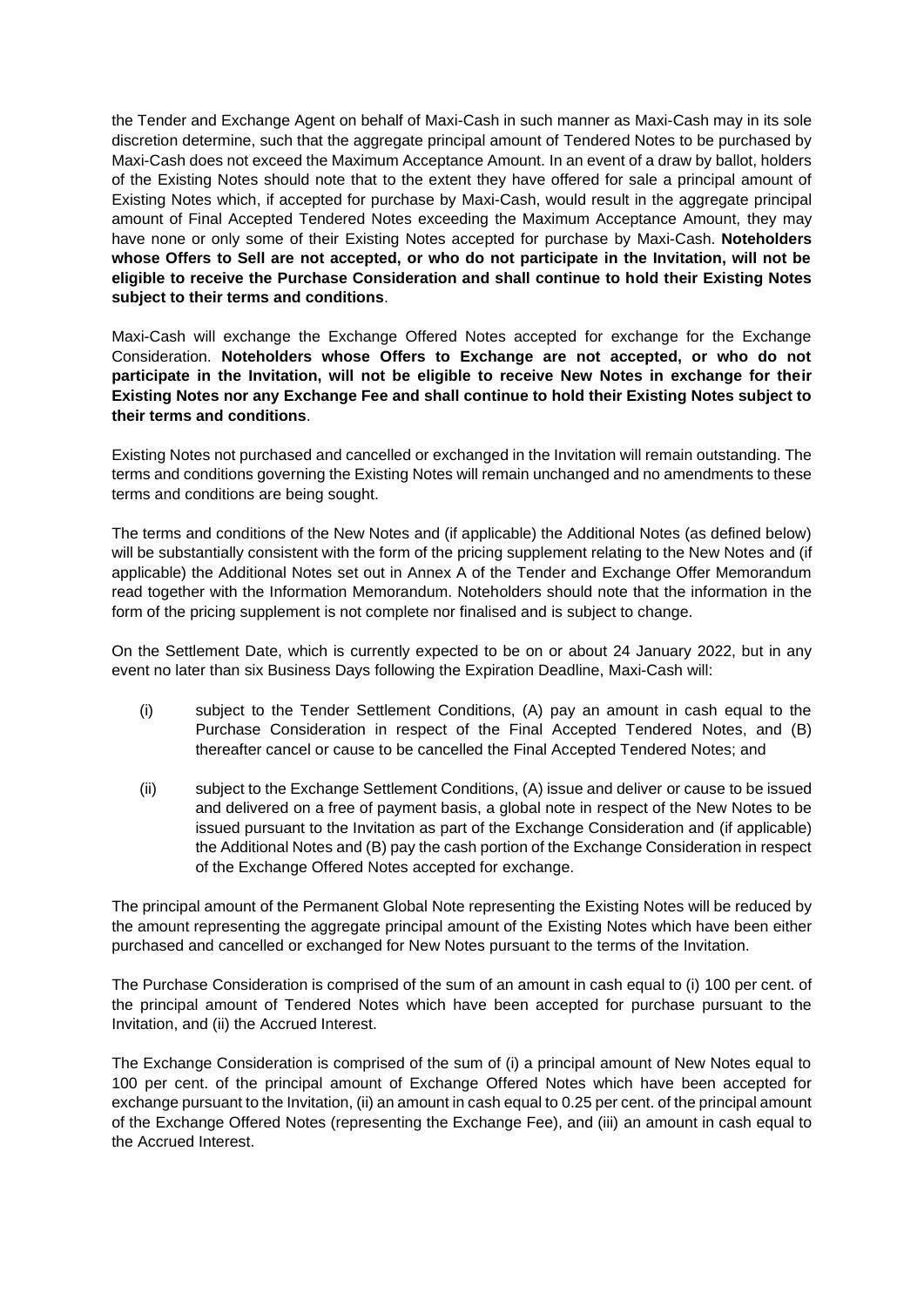An Offer to Sell or Offer to Exchange can only be made by the submission of a validly completed Tender and Exchange Application Form to the Tender and Exchange Agent on or prior to the Expiration Deadline.

Existing Notes may only be offered for sale or exchange in principal amounts of S\$250,000 and integral multiples thereof. Except as otherwise provided in the Tender and Exchange Offer Memorandum (please refer to paragraph 7 (*Amendment and Termination*) of the section entitled "*Terms of the Invitation*" therein), Offers to Sell and Offers to Exchange are irrevocable and may not be withdrawn.

Maxi-Cash or the Tender and Exchange Agent acting on the instruction of Maxi-Cash will be entitled to reject any Tender and Exchange Application Form which does not comply with the procedures set out in the Tender and Exchange Offer Memorandum and/or the instructions printed on the Tender and Exchange Application Form or which is otherwise illegible, incomplete, incorrectly completed or invalid in any respect.

Notwithstanding any other provision in the Tender and Exchange Offer Memorandum, whether Maxi-Cash accepts any and all Offers to Sell or Offers to Exchange from Noteholders is at its sole and absolute discretion and Maxi-Cash has the sole discretion to decide not to accept Offers to Sell or Offers to Exchange for any reason. In addition, Maxi-Cash may, at its sole and absolute discretion, accept any Offers to Sell or Offers to Exchange made after the Expiration Deadline without extending the Expiration Deadline.

Application will be made to the Singapore Exchange Securities Trading Limited (the "**SGX-ST**") for the listing and quotation of the New Notes and (if applicable) the Additional Notes on the SGX-ST. Such permission will be granted when the New Notes and (if applicable) the Additional Notes have been admitted for listing and quotation on the SGX-ST. The SGX-ST assumes no responsibility for the correctness of any of the statements made, opinions expressed or reports contained herein. Approval in-principle from, admission to the Official List of, and listing and quotation of the New Notes and (if applicable) the Additional Notes on, the SGX-ST are not to be taken as an indication of the merits of Maxi-Cash, its subsidiaries, its associated companies (if any), the Programme or the New Notes and (if applicable) the Additional Notes.

In addition to the purchase of the Existing Notes for cash and the exchange of Existing Notes for New Notes pursuant to the Invitation, Maxi-Cash may, at its sole discretion and subject to market conditions, issue and offer additional notes (the "**Additional Notes**") pursuant to the Programme to investors (regardless of whether they are Noteholders) (the "**New Issue**"). The issue of the Additional Notes shall be made, and any dealer(s) for the Additional Notes shall be appointed, pursuant to the Programme Agreement (as defined in the Tender and Exchange Offer Memorandum). The New Notes to be issued pursuant to the Invitation (as part of the Exchange Consideration) and (if applicable) the Additional Notes to be issued pursuant to the New Issue will be fungible and shall consolidate into the same series.

**Noteholders are advised to read carefully the Tender and Exchange Offer Memorandum for full details of and information on the procedures for participating in the Invitation (including details on the delivery and submission of Tender and Exchange Application Forms). Any questions or requests for assistance in connection with the submission of Tender and Exchange Application Forms or requests for additional copies of the Tender and Exchange Offer Memorandum or related documents, which may be obtained free of charge, may be directed to the Tender and Exchange Agent at the contact details provided at the end of this Notice.**

A copy of the Tender and Exchange Offer Memorandum will be despatched to each person who is shown in the record of CDP as a Noteholder with an address in Singapore. In order to avoid any violation of laws applicable in countries other than Singapore, the Tender and Exchange Offer Memorandum has not been and will not be mailed to Noteholders who do not presently have an address in Singapore ("**Foreign Noteholders**"). Foreign Noteholders who wish to obtain a copy of the Tender and Exchange Offer Memorandum should provide in writing such address in Singapore to the Tender and Exchange Agent not later than seven Business Days before the Expiration Deadline.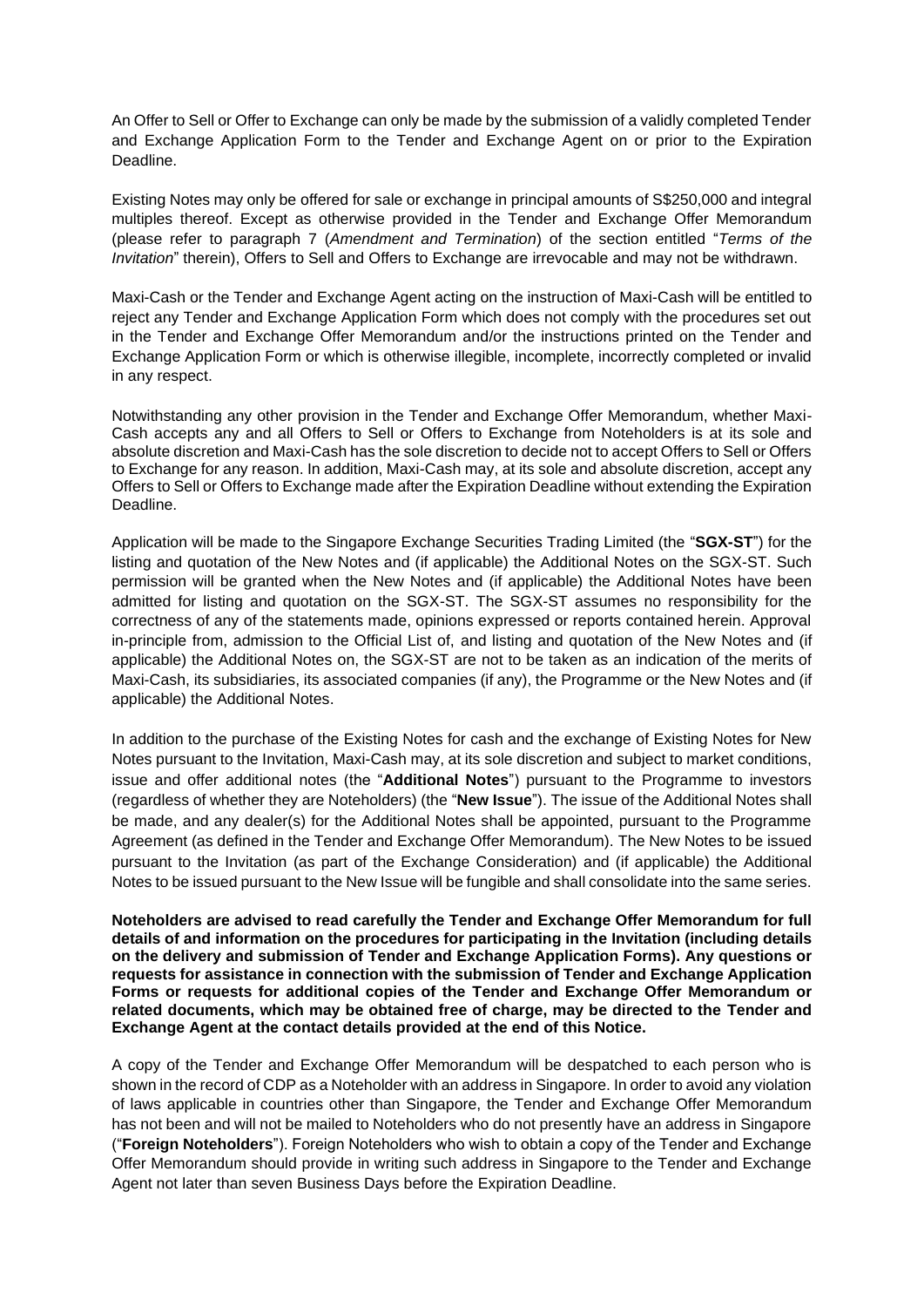In addition, Noteholders may also obtain printed copies of the Tender and Exchange Offer Memorandum from the office of the Tender and Exchange Agent at the address set out at the end of this Notice, by prior appointment only, at any time between 9:00 a.m. and 5:00 p.m. (Singapore time) from Mondays to Fridays (excluding public holidays), from 3 January 2022 up to 10:00 a.m. (Singapore time) on 14 January 2022.

Questions or requests for further information in relation to the Invitation should be directed to:

### **THE ISSUER**

#### **MAXI-CASH FINANCIAL SERVICES CORPORATION LTD.**

55 Ubi Avenue 3 #03-01 Singapore 408864 Telephone: +65 6840 7790 E-mail: felix\_lim@aspial.com

Questions and requests for further information and assistance in relation to the Invitation should be directed to the Sole Dealer Manager (through the Tender and Exchange Agent):

## **SOLE DEALER MANAGER**

### **DBS BANK LTD.**

12 Marina Boulevard Level 42 Marina Bay Financial Centre Tower 3 Singapore 018982

#### **TENDER AND EXCHANGE AGENT**

## **TRICOR BARBINDER SHARE REGISTRATION SERVICES (A DIVISION OF TRICOR SINGAPORE PTE LTD)**

80 Robinson Road #11-02

Singapore 068898

Attention: Corporate Actions Telephone: +65 6236 3550/3555 Email: is.corporateactions@sg.tricorglobal.com

Submissions of Tender and Exchange Applications Forms and questions and requests for assistance in relation to the submission of the Tender and Exchange Application Forms should be directed to:

# **TENDER AND EXCHANGE AGENT**

### **TRICOR BARBINDER SHARE REGISTRATION SERVICES (A DIVISION OF TRICOR SINGAPORE PTE LTD)**

80 Robinson Road

#11-02

Singapore 068898 Attention: Corporate Actions Telephone: +65 6236 3550/3555 Email: is.corporateactions@sg.tricorglobal.com